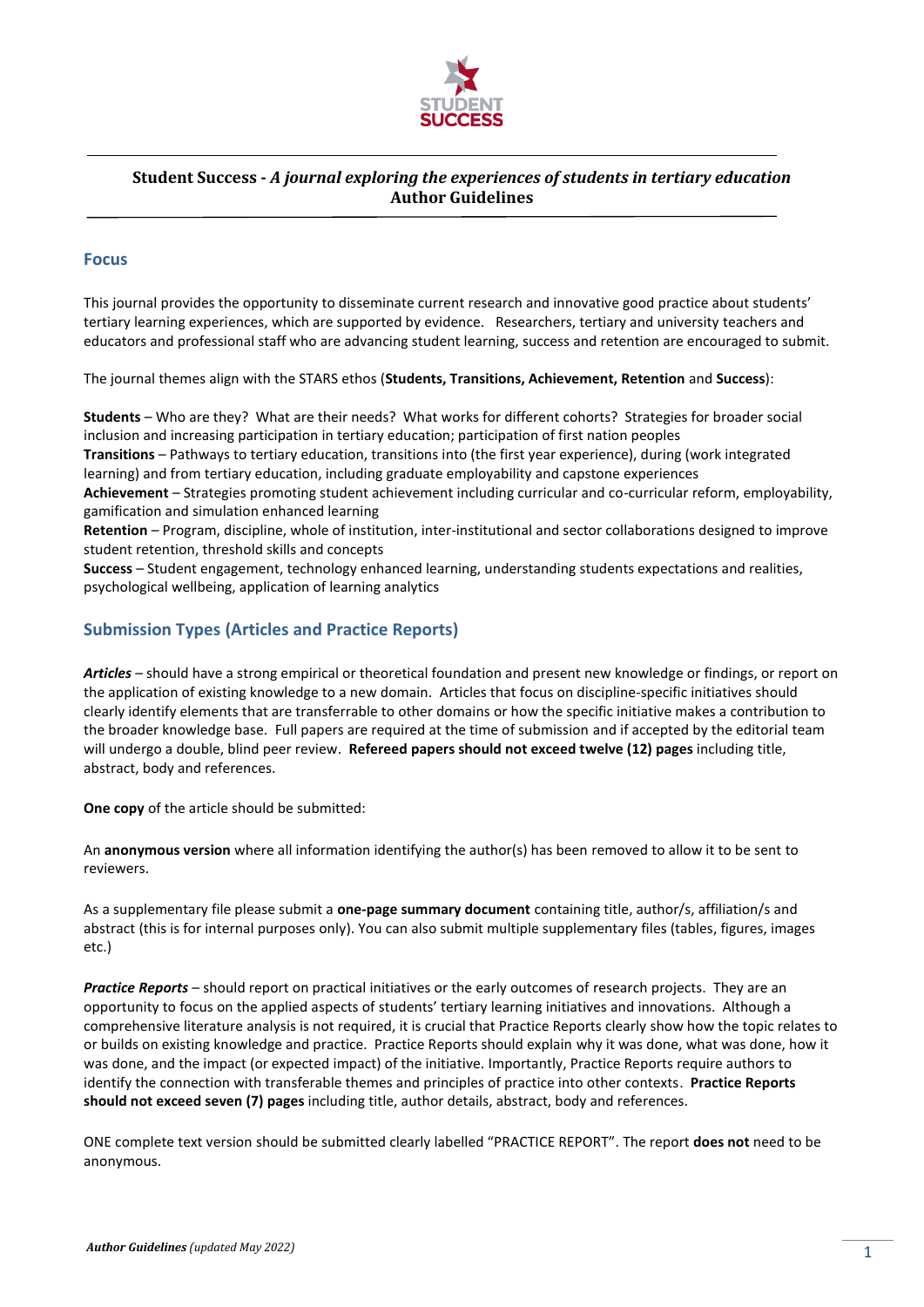

# **Quality Expectations**

All submissions will be *initially* reviewed by the Journal Editorial team and are expected to:

- Align with the Journal focus;
- Refer to previous relevant published works;
- Be of a high professional standard;
- **Be proof-read and publication ready\*;**
- Meet the guidelines of the relevant submission type; and
- Comply with the format guidelines.

#### **Submissions that do not meet these initial requirements will be returned to authors for correction before being sent for review.**

*\*Student Success* aligns to the annua[l STARS Conference](http://unistars.org/) – a not-for-profit event with all revenue going directly to the publication of three issues of the Journal each year.

## **Review Criteria – Articles**

For refereed papers, *Student Success* places emphasis on **quality research**, which the Journal takes to be:

- a substantial scholarly activity, as evidenced by discussion of the relevant literature, an awareness of the history and antecedents of work described provided in a format which allows a reader to trace sources of the work through citations;
- original (that is, more than merely a compilation of existing works);
- a contribution to knowledge; and
- in a form that enables dissemination of knowledge.

The following descriptors articulate expectations of papers that meet the definition of a **research** publication. These descriptors provide a useful framework for authors to consider:

- 1. Provides an analysis and synthesis of the relevant and informing literature.
- 2. A literature review that ends with a description of 'gap' or 'issue' that is being addressed. This statement leads the reader to conclude that the research which follows 'addresses' or 'fills' the gap(s) i.e. the research will make a contribution in an under-researched area or applies known models / framework or techniques in a new and unique way to reveal something that is not (yet) known about the particular research field.
- 3. Provides a clear description of the study, that is, the (research) methodology / approach that was adopted to gather data. The method selected should be appropriate for the issue being investigated.
- 4. A clear report of the findings or results organised conceptually or logically.
- 5. A discussion of the findings in light of the literature (that is, sets out the extent the research has 'filled the gaps').
- 6. Makes suggestions for possible future research (these will emerge from the clearly stated limitations of the study).
- 7. Leaves the readers with a 'message', that is, something that others can take from the work, and apply to their own practice in some way.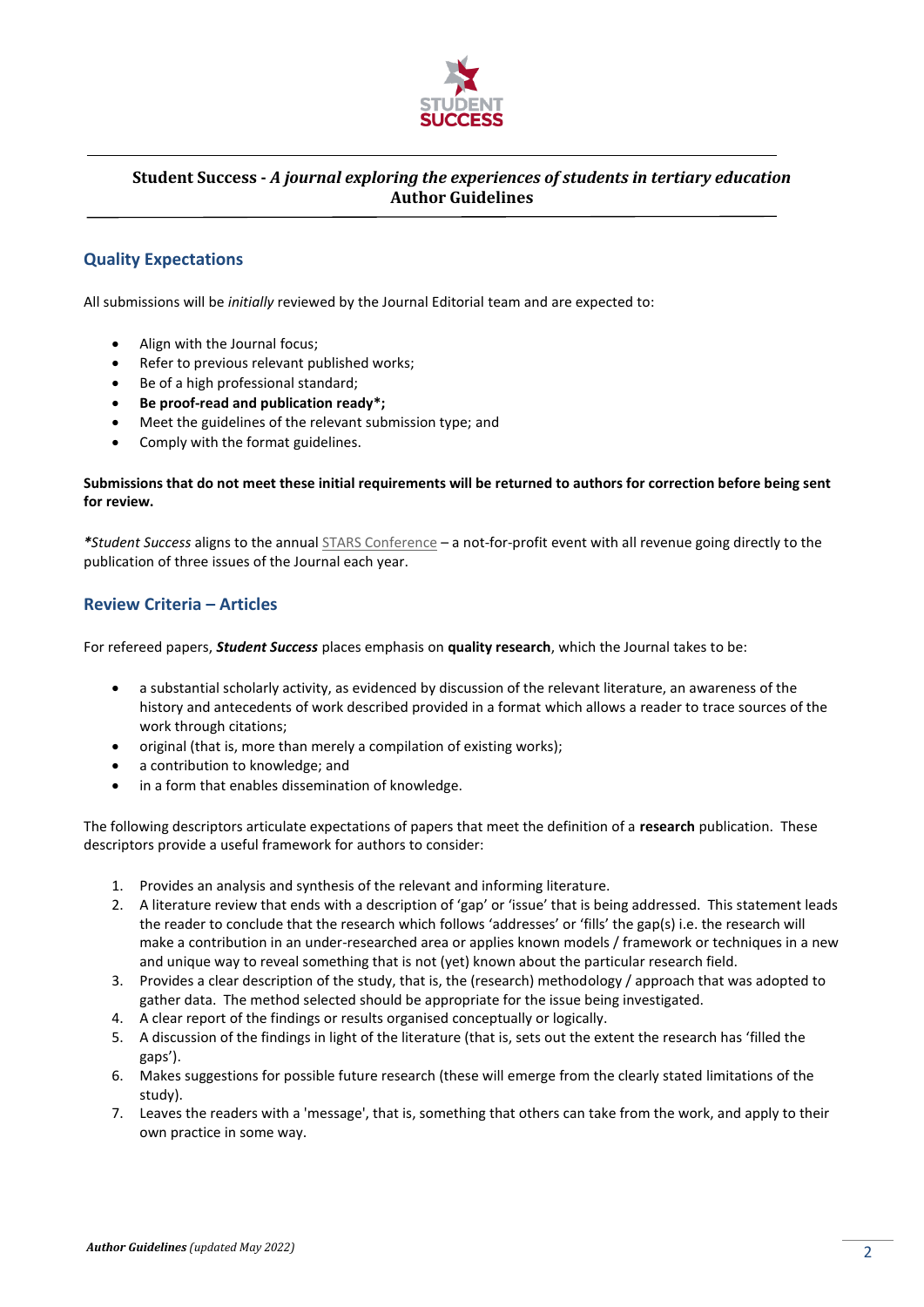

## **Review Criteria – Practice Reports**

In addition to the quality expectations listed above, Practice Reports will be assessed for inclusion in the journal using the following criteria:

- Reference to relevant existing bodies of knowledge.
- Relationship of initiative to existing bodies of knowledge or practice.
- Currency of material.
- Description of impact (or expected impact).
- Identify the connection with transferable themes and principles of practice into other contexts.
- Originality and practicality of innovation or ideas.
- Organisation and structure.
- Clarity of style and expression; and
- Compliance with APA referencing system (**7 th Edition – which includes DOI inclusion**).